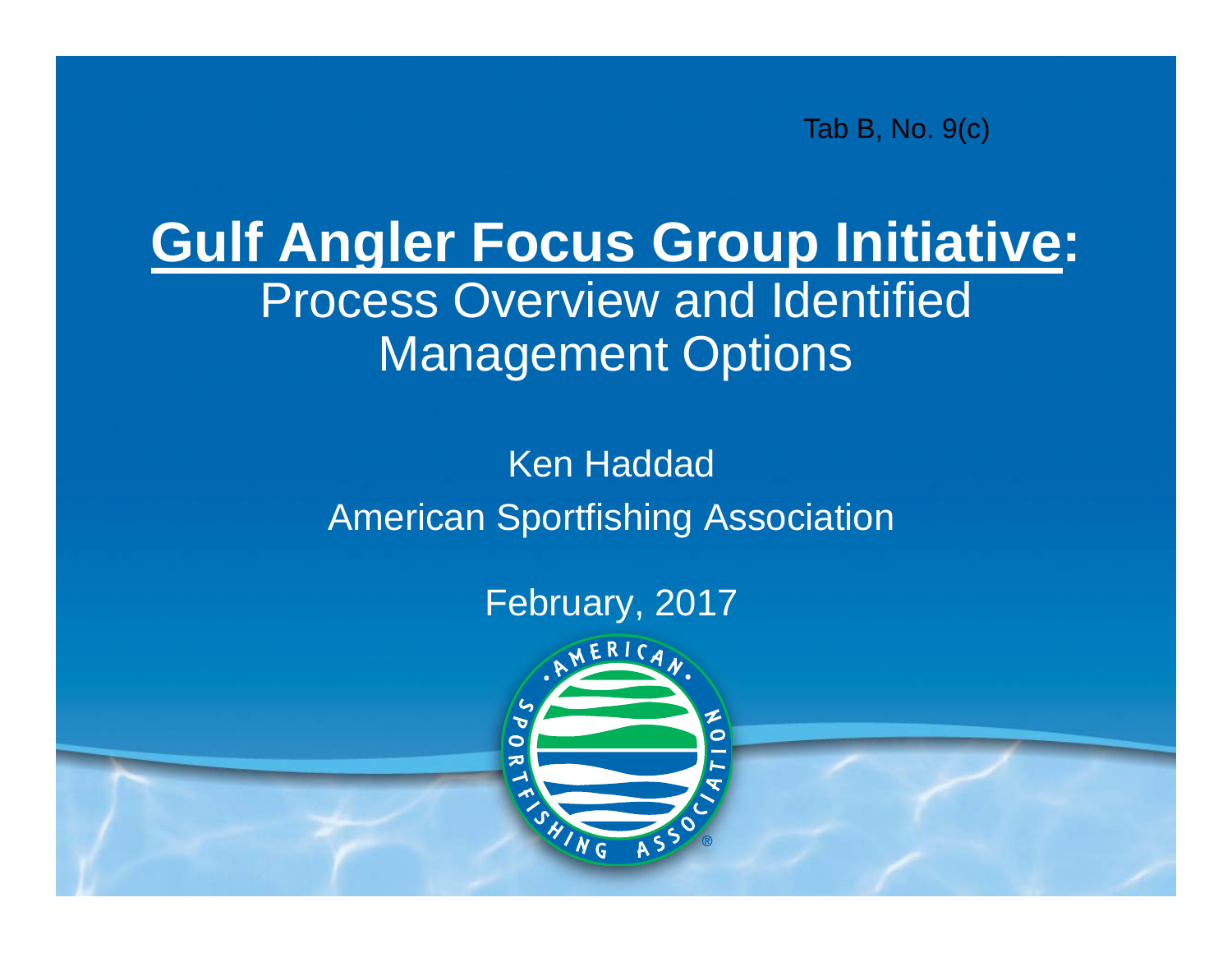**Purpose:** for the recreational sector to identify and consider a suite of alternative management options that could provide for reasonable access and the sustainable harvest of Gulf reef fish fisheries generally, and the Red Snapper fishery specifically.

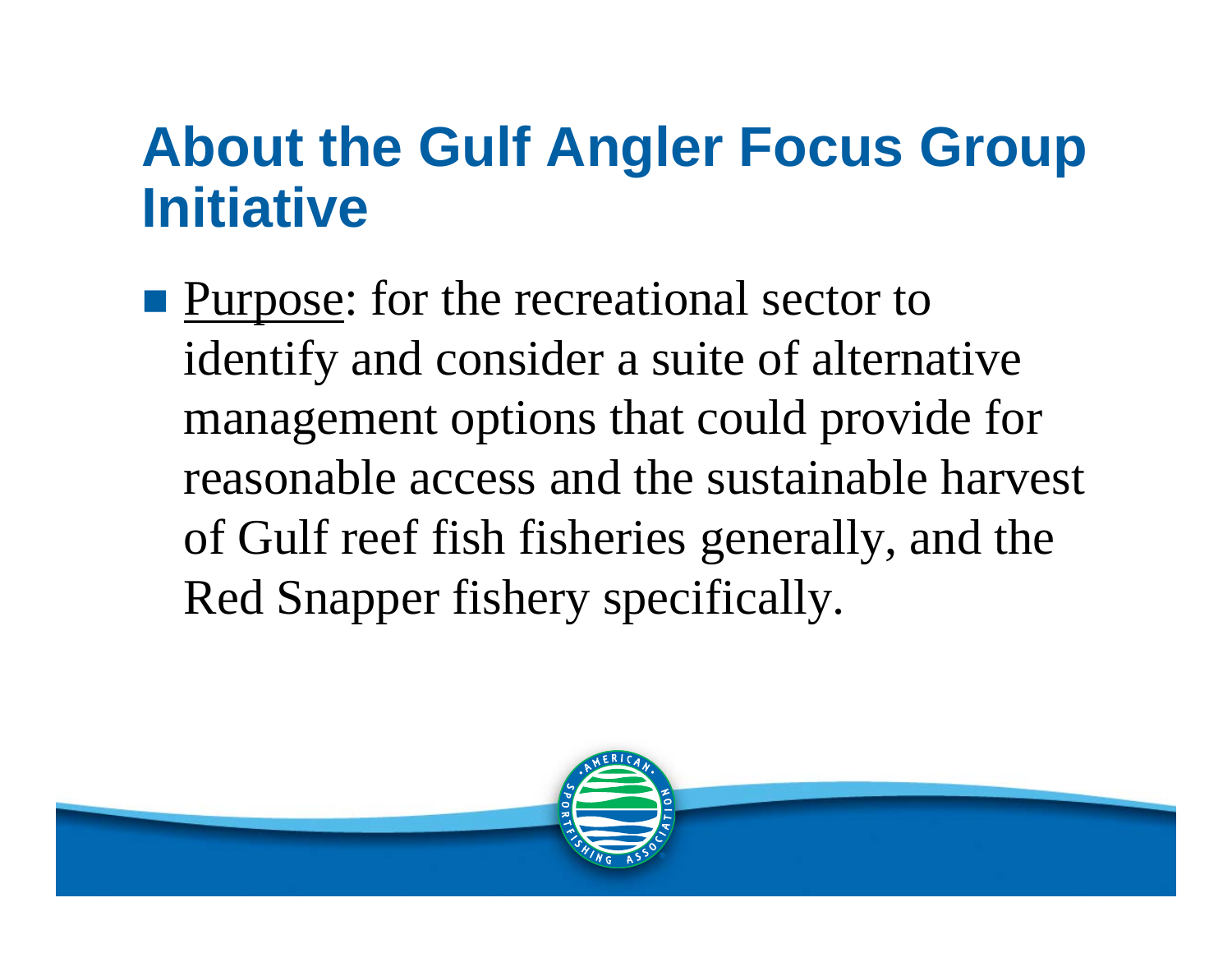- F Met every other month during 2016
- Г Facilitated by FCRC Consensus Center at Florida State University
- **Planning Committee:** 
	- American Sportfishing Association
	- Coastal Conservation Association
	- Г Congressional Sportsmen's Foundation
	- Theodore Roosevelt Conservation Partnership



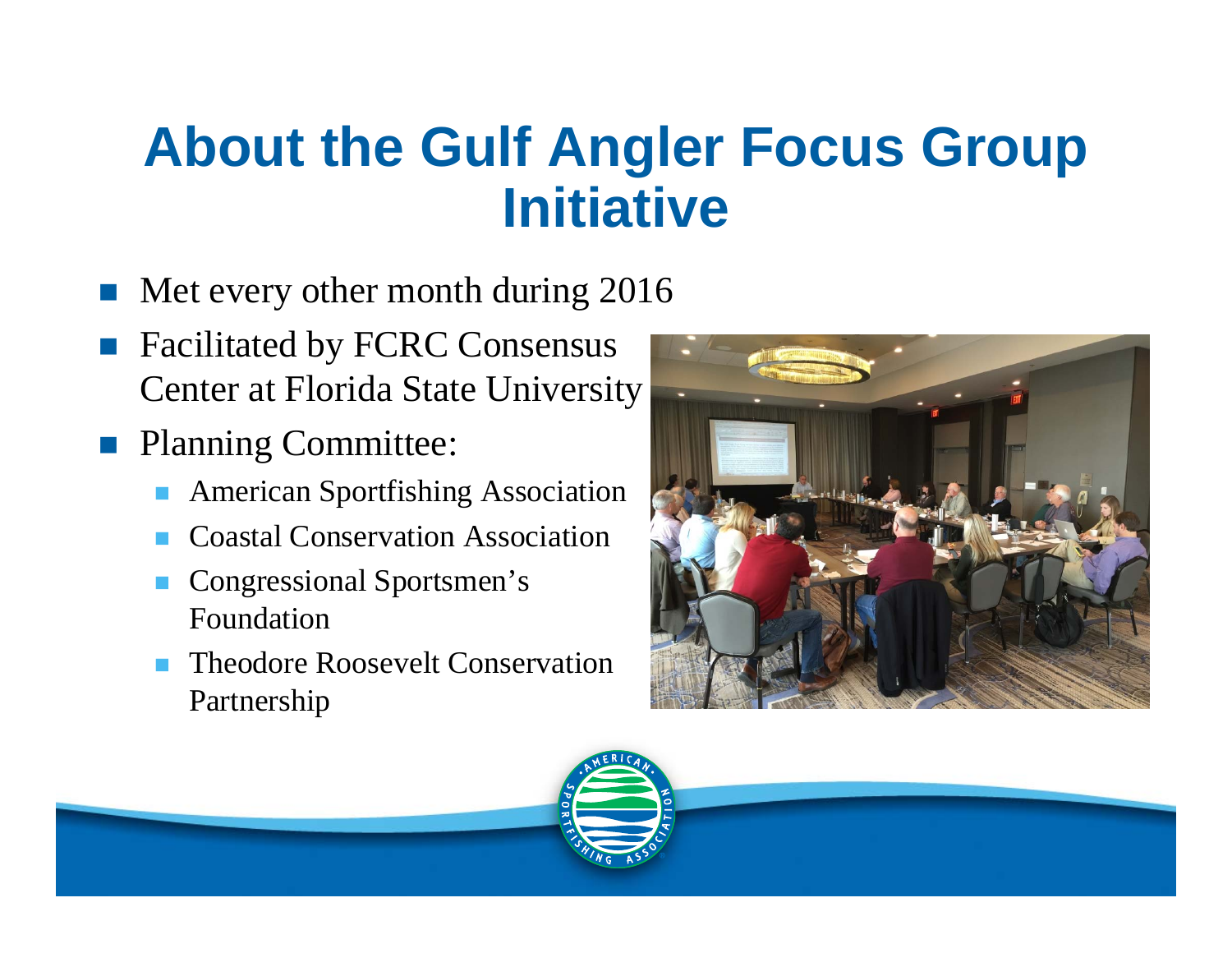**INITIATIVE PHASES (I – IV) AND KEYTASKS**

- **I.** Planning Committee engages in consensus building with unaffiliated private anglers, angler groups, recreational fishing industry members, and limited for-hire operators.
- **I.** Consults with NOAA regarding Gulf reef fish fisheries regulatory framework.
- **I.** Consults with Gulf States on Gulf reef fish fisheries managemen<sup>t</sup> options throughout initiative.

**II.**

**III.**

**IV.**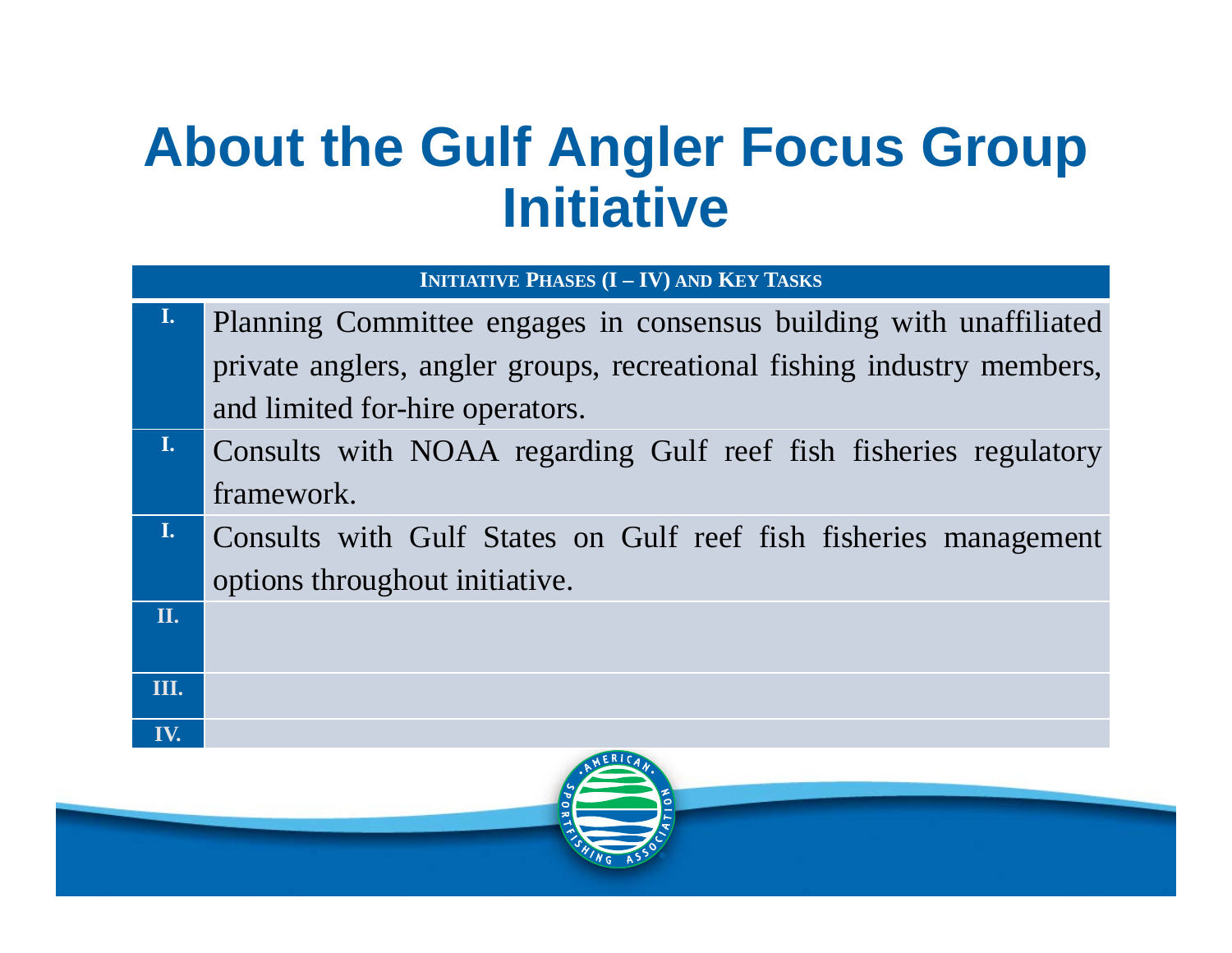| <b>INITIATIVE PHASES (I - IV) AND KEY TASKS</b> |                                                                  |  |  |  |  |  |  |  |  |  |
|-------------------------------------------------|------------------------------------------------------------------|--|--|--|--|--|--|--|--|--|
| I.                                              |                                                                  |  |  |  |  |  |  |  |  |  |
|                                                 |                                                                  |  |  |  |  |  |  |  |  |  |
| I.                                              |                                                                  |  |  |  |  |  |  |  |  |  |
| I.                                              |                                                                  |  |  |  |  |  |  |  |  |  |
| II.                                             | Planning Committee meets with and receives feedback from         |  |  |  |  |  |  |  |  |  |
|                                                 | environmental NGOs, commercial fishing industry representatives. |  |  |  |  |  |  |  |  |  |
| Ш.                                              |                                                                  |  |  |  |  |  |  |  |  |  |
| IV.                                             |                                                                  |  |  |  |  |  |  |  |  |  |
|                                                 |                                                                  |  |  |  |  |  |  |  |  |  |
|                                                 |                                                                  |  |  |  |  |  |  |  |  |  |
|                                                 |                                                                  |  |  |  |  |  |  |  |  |  |
|                                                 |                                                                  |  |  |  |  |  |  |  |  |  |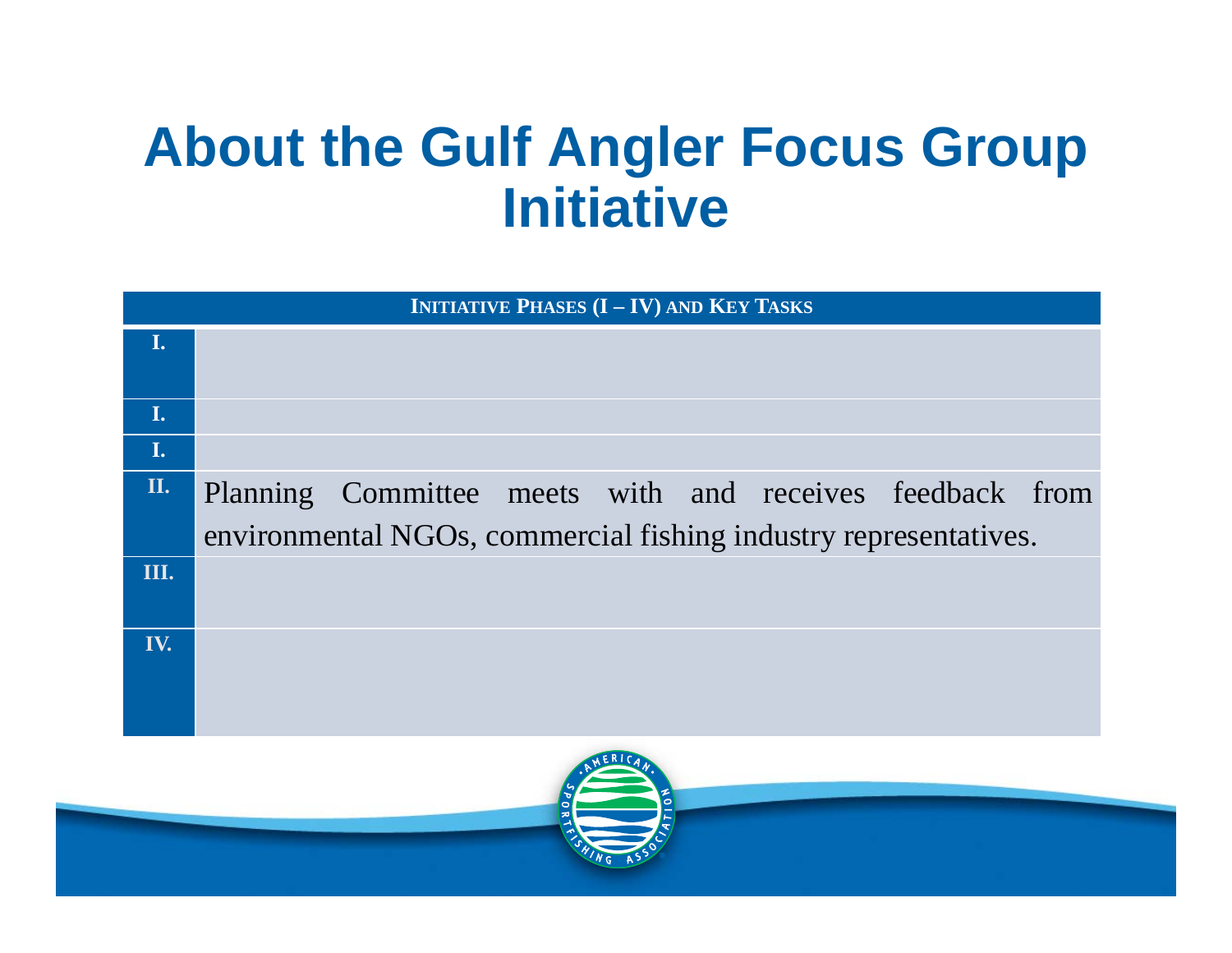| <b>INITIATIVE PHASES (I - IV) AND KEY TASKS</b> |                                                                                |  |  |  |  |  |  |  |
|-------------------------------------------------|--------------------------------------------------------------------------------|--|--|--|--|--|--|--|
|                                                 |                                                                                |  |  |  |  |  |  |  |
| I.                                              |                                                                                |  |  |  |  |  |  |  |
| $\mathbf{I}$ .                                  |                                                                                |  |  |  |  |  |  |  |
| II.                                             |                                                                                |  |  |  |  |  |  |  |
| Ш.                                              | Planning Committee meets with and receives feedback from for-hire<br>industry. |  |  |  |  |  |  |  |
| IV.                                             |                                                                                |  |  |  |  |  |  |  |

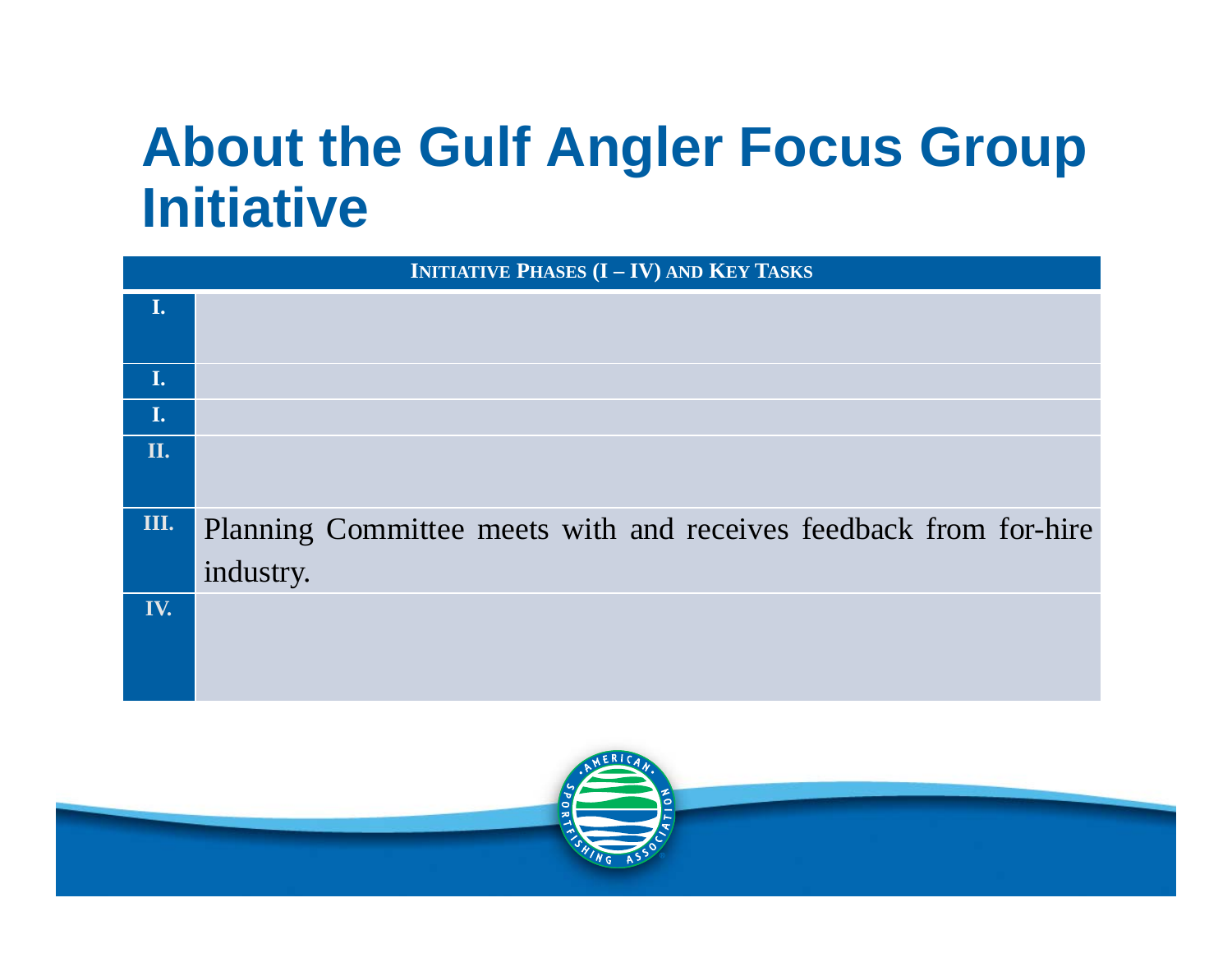| <b>INITIATIVE PHASES (I - IV) AND KEY TASKS</b> |                                                                                                                 |  |  |  |  |  |  |  |  |  |
|-------------------------------------------------|-----------------------------------------------------------------------------------------------------------------|--|--|--|--|--|--|--|--|--|
| I.                                              |                                                                                                                 |  |  |  |  |  |  |  |  |  |
| I.                                              |                                                                                                                 |  |  |  |  |  |  |  |  |  |
| I.                                              |                                                                                                                 |  |  |  |  |  |  |  |  |  |
| II.                                             |                                                                                                                 |  |  |  |  |  |  |  |  |  |
| III.                                            |                                                                                                                 |  |  |  |  |  |  |  |  |  |
| IV.                                             | Planning Committee presents recreational fisheries management<br>options resulting from the Initiative meetings |  |  |  |  |  |  |  |  |  |

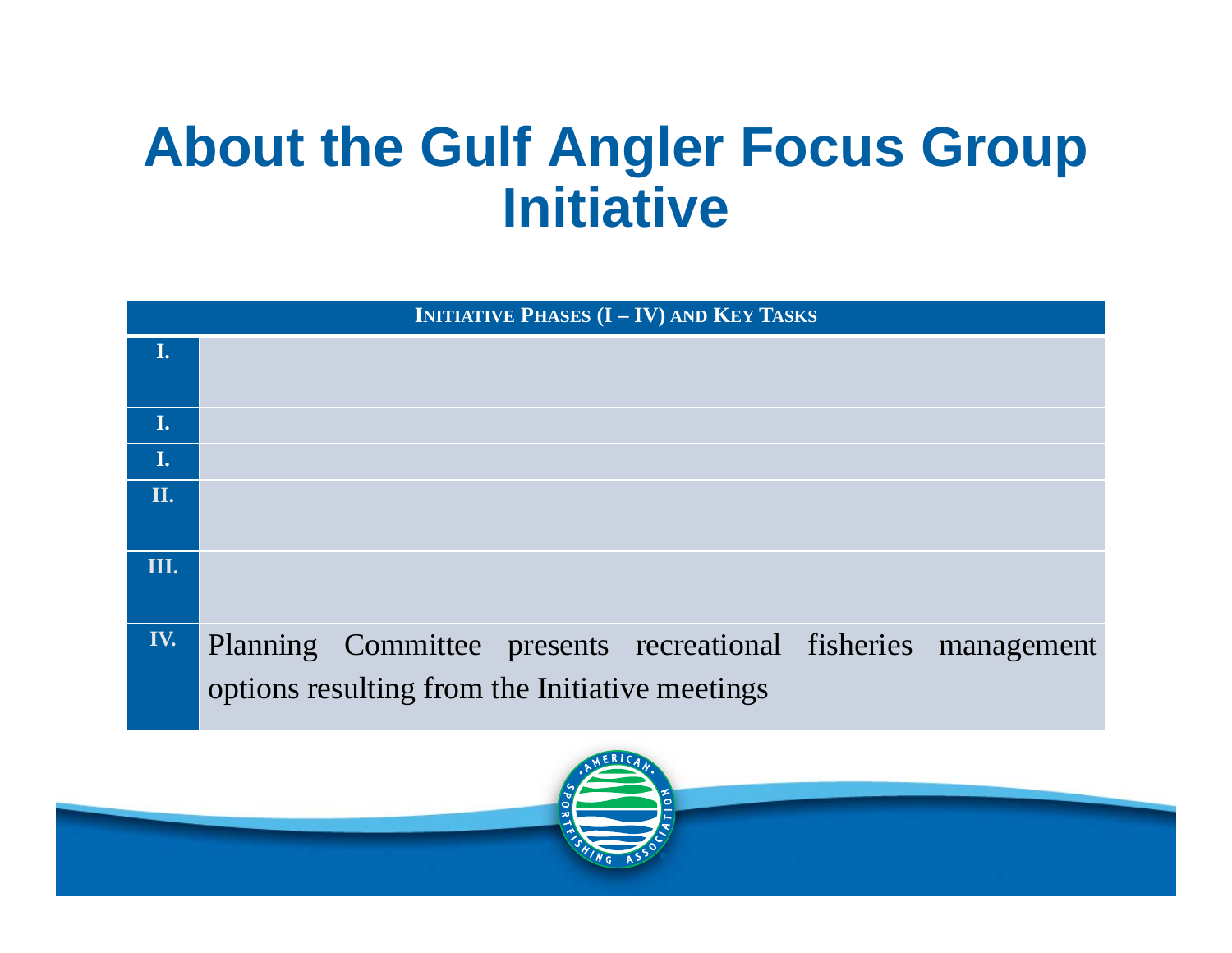### Total of 52 Participants

| <b>GULF ANGLER FOCUS GROUP INITIATIVE PARTICIPATION BY AFFILIATION</b> |                    |          |             |              |            |                      |              |  |  |  |  |
|------------------------------------------------------------------------|--------------------|----------|-------------|--------------|------------|----------------------|--------------|--|--|--|--|
|                                                                        | Private<br>Anglers | For-Hire | Env.<br>NGO | Rec.<br>Ind. | Commercial | <b>State</b><br>Reg. | Fed.<br>Reg. |  |  |  |  |
| <b>TOTALS</b>                                                          | 17                 |          |             |              |            | 10                   |              |  |  |  |  |

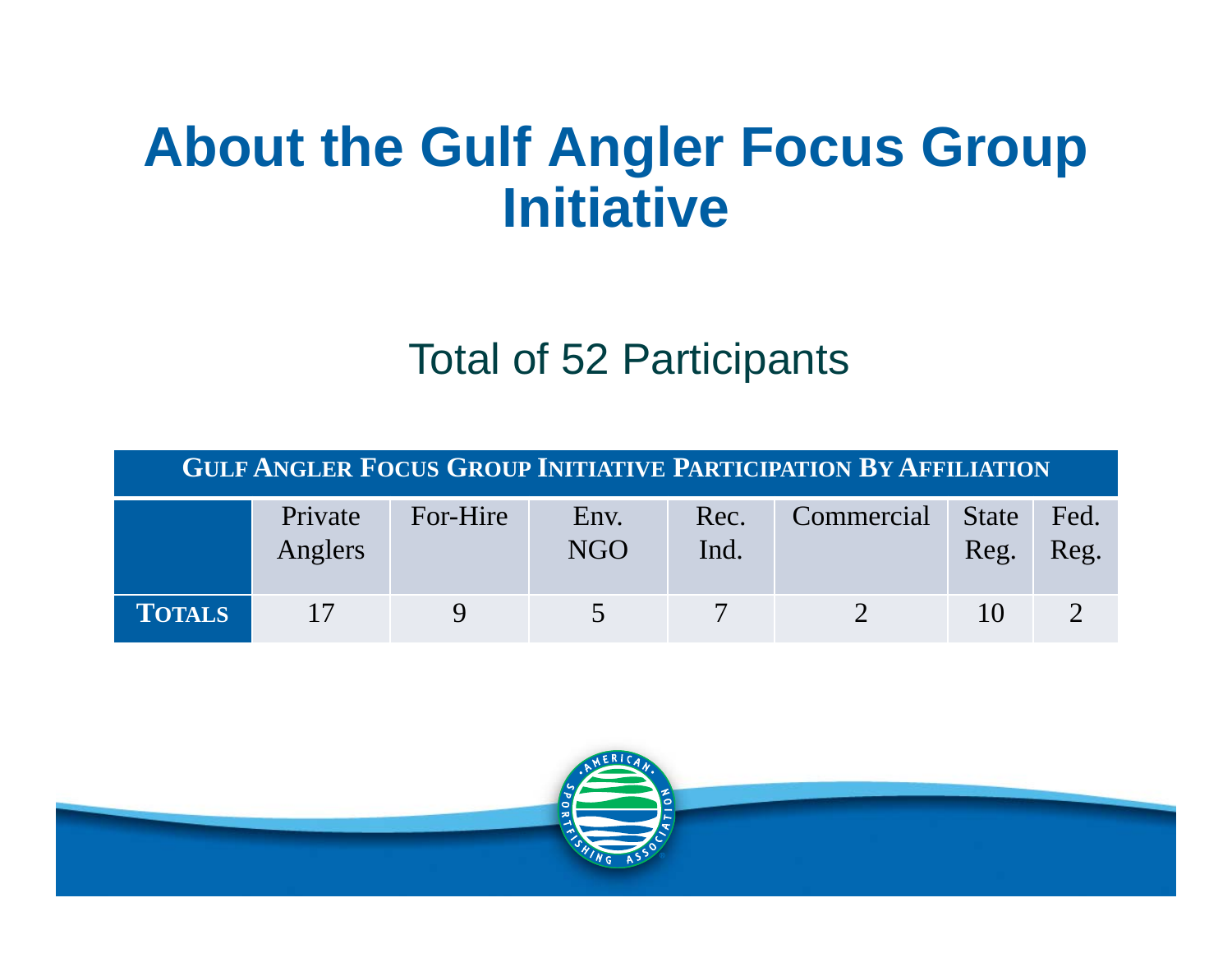- Although the Initiative primarily focused on the evaluation of management options, a full range of relevant issues and options were discussed during the process
- Including: recreational harvest data collection, biological data collection, stock assessment, regional management, season length/access to the fishery, allocation, and sector separation.

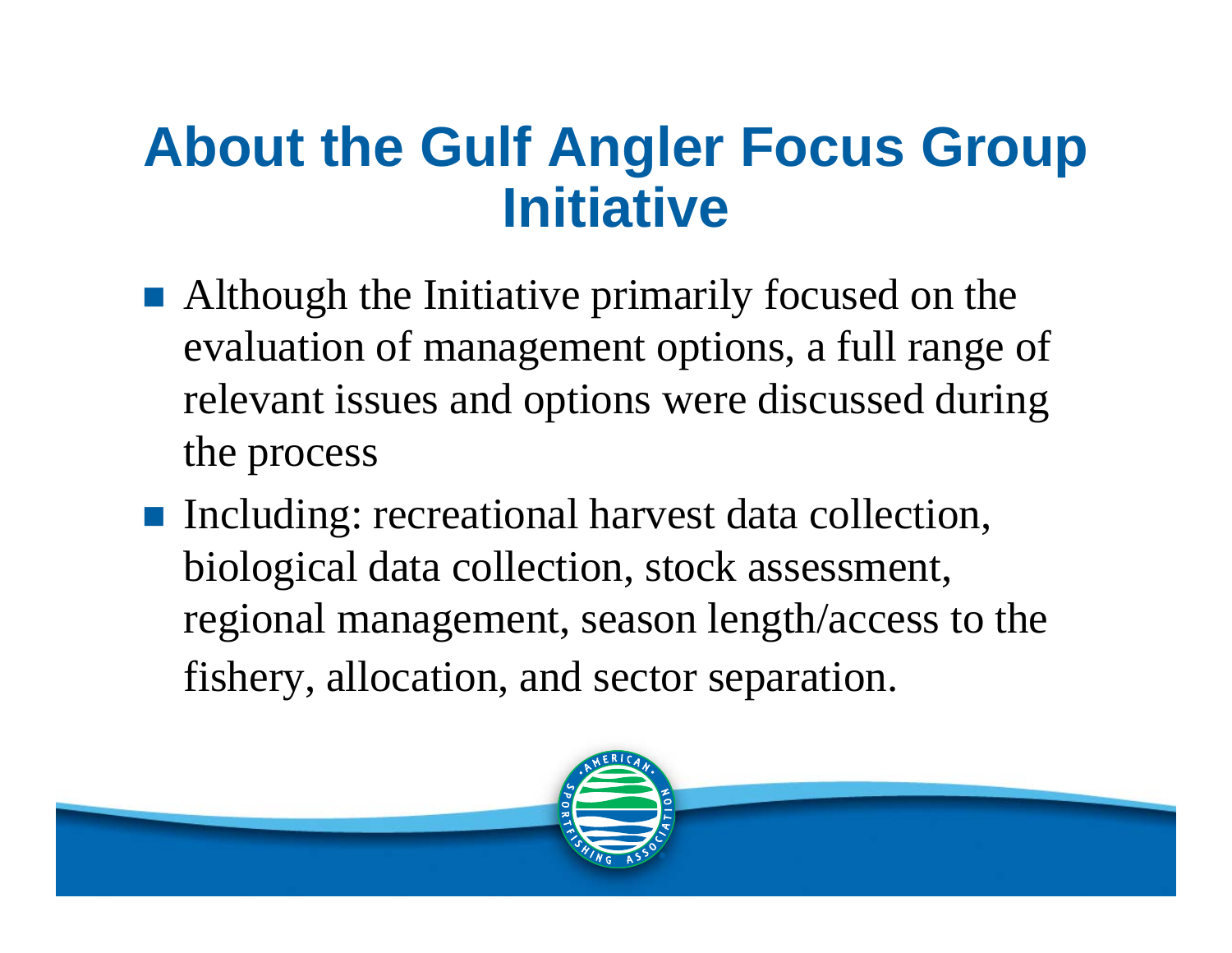- **Two sets of questions were submitted to** NOAA. Responses found in the Appendices
- **Responses to these questions are** tremendously relevant to considering the Options.

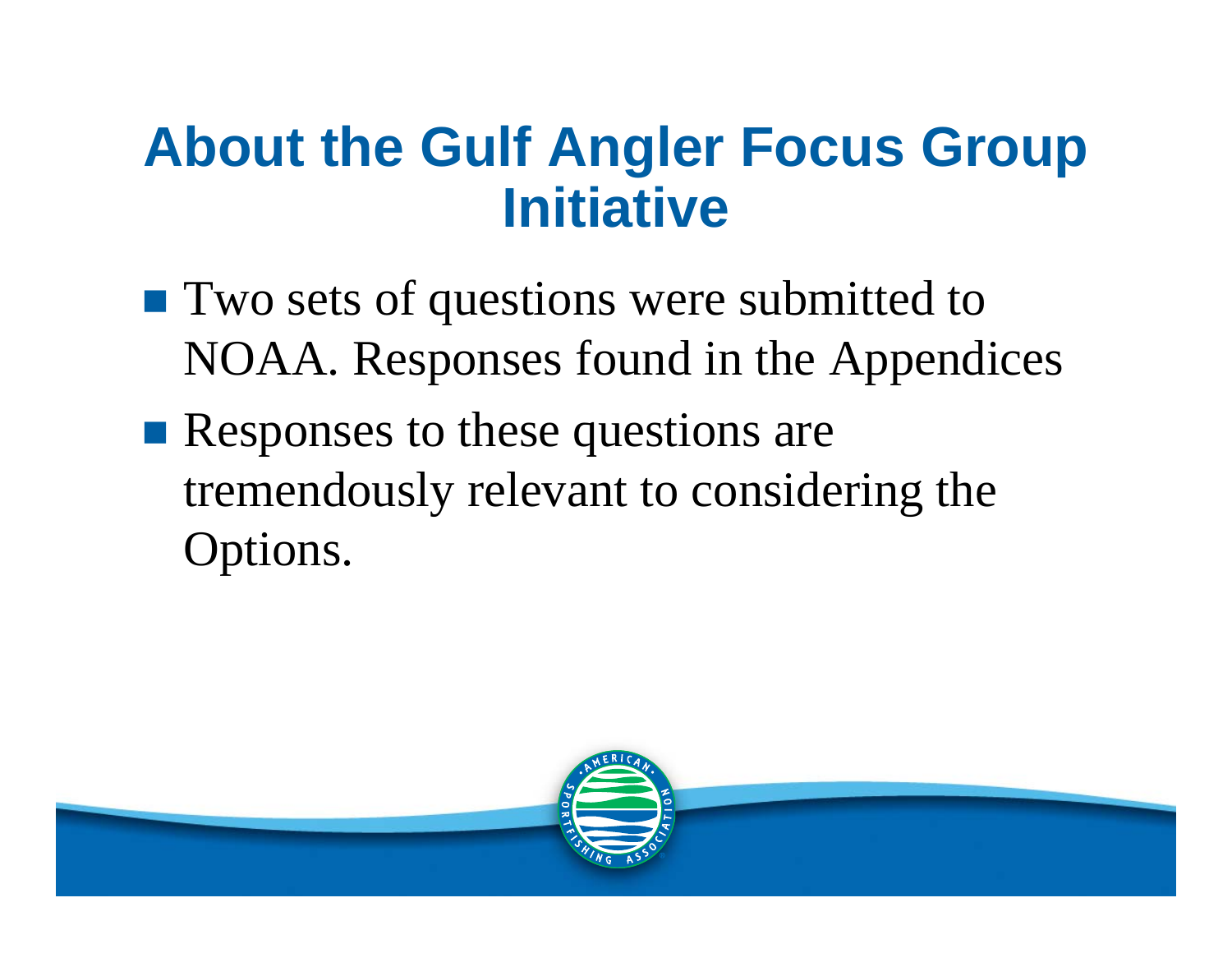# **Options Overview**

- **Not recommendations**, but rather **options** that may warrant further analysis and review
- Some may not be acceptable or practical
- Lack of data/analyses create uncertainty about potential impacts and the limited evaluation.

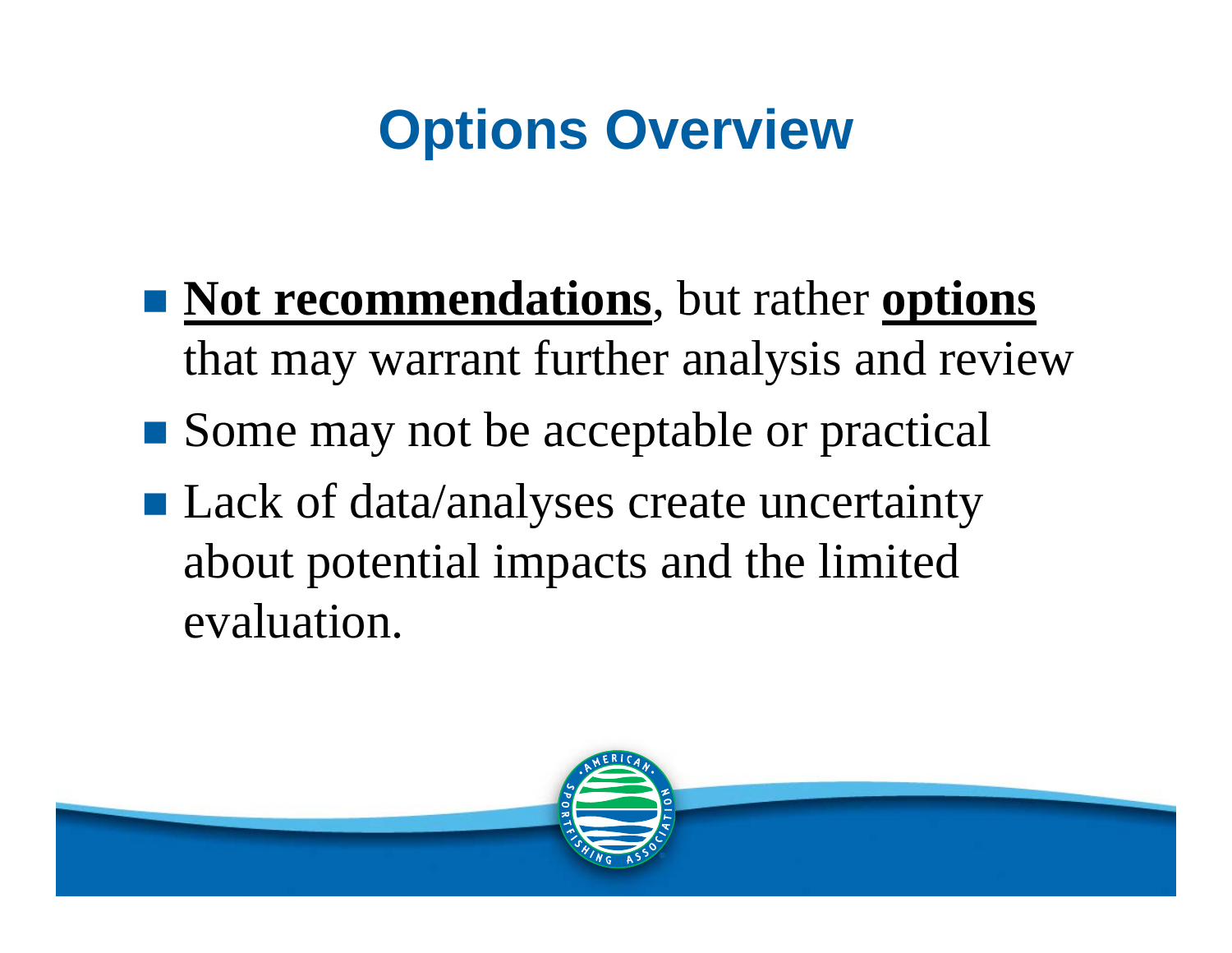# **Options Overview**

- $\mathcal{L}^{\text{max}}_{\text{max}}$ Status Quo
- $\frac{1}{2}$ Maximizing Fishing Days Within Current Framework
- Harvest Tags
- Depth/Distance-Based Management
- $\frac{1}{2}$ Reef Fish Season
- Harvest Rate/Recruitment-Based Management
- **Hybrid of Various Options**

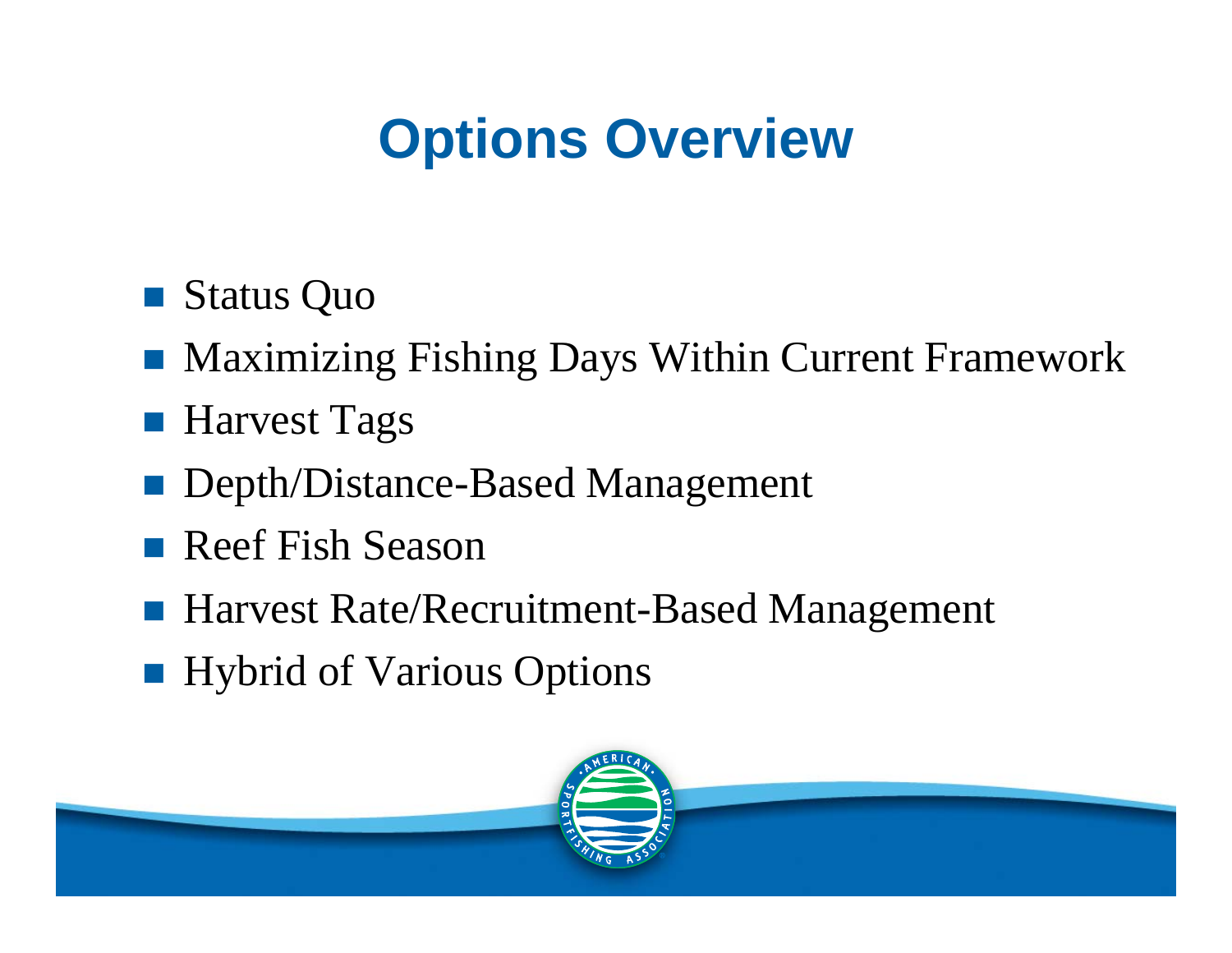## **A. Status Quo**

- **Private recreational fishing effort is managed** by inconsistent state and federal seasons and regulations. (66-365 state days vs. 9 federal)
- status quo management may provide the best overall access for private anglers if other management options are found to be unlikely to provide improved access. benchmark for evaluating other options.

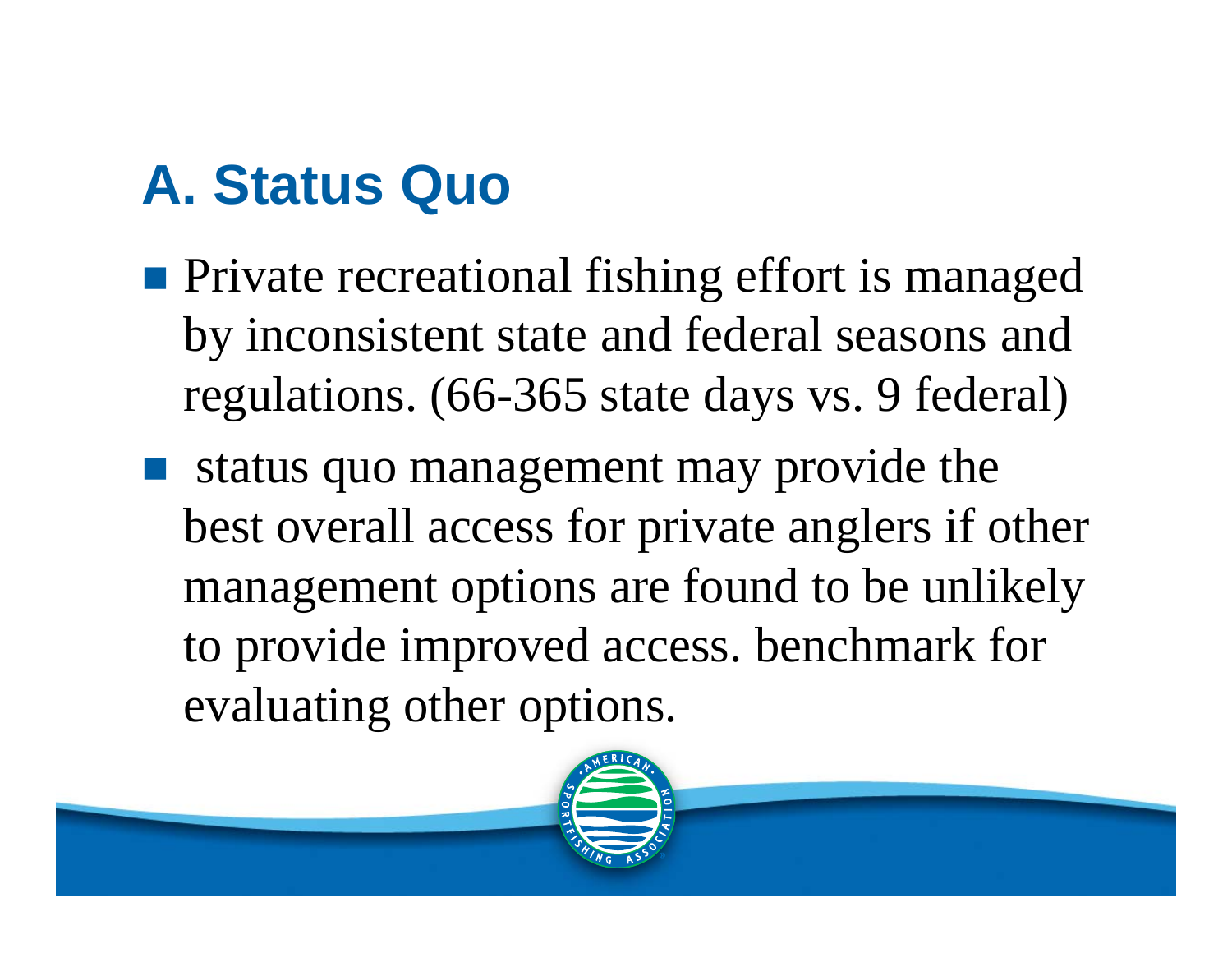### **A. Status Quo**

#### F. Pros:

- $\mathcal{C}^{\mathcal{A}}$ Longer state seasons  $=$  more opportunity
- $\mathcal{C}^{\mathcal{A}}$  Rec sector stays below ACL (2016 exception)
- $\mathcal{C}^{\mathcal{A}}$  20% buffer should help rebuilding
- Well-known and familiar

#### F. Cons:

- $\mathcal{L}_{\mathcal{A}}$  Disadvantages some states/regions
- $\mathcal{L}_{\mathcal{A}}$  20% buffer sacrifices fishing access
- **Enforcement challenges**
- $\mathcal{L}_{\mathcal{A}}$  Encourages derby fishing in federal waters
- $\mathcal{L}_{\mathcal{A}}$  Effort occurs during spawning season
- $\mathbb{R}^n$ Likely untenable long-term

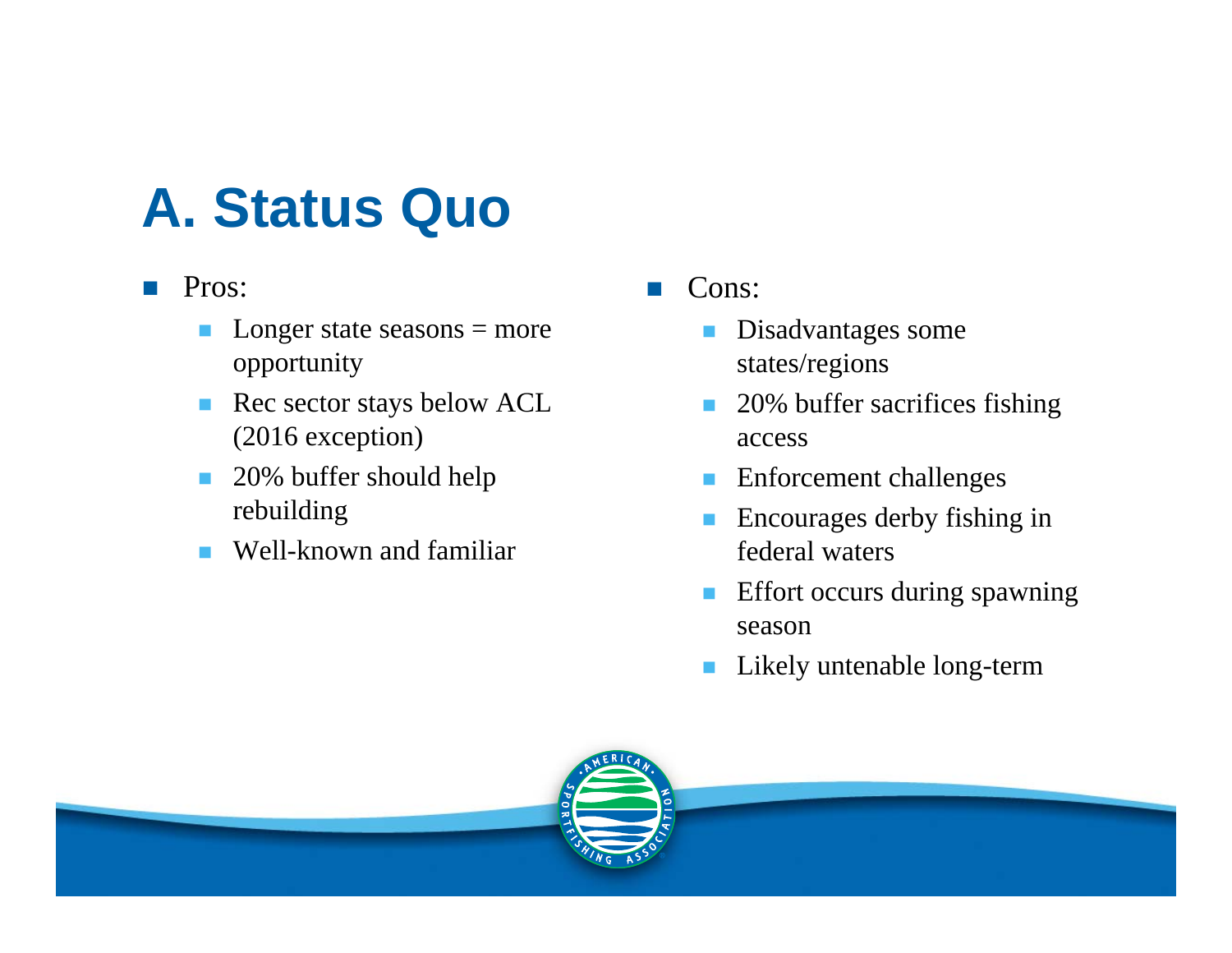## **B. Maximizing Fishing Days Within Current Framework**

- **Private recreational fishing effort would continue to** be managed through seasons, size limits and bag limits throughout the Gulf. To provide more days in federal waters, possible management changes include:
	- **reducing the bag limit**
	- **n** implementing size/slot limits
	- barotrauma reduction
	- congruent state and federal seasons and regulations.

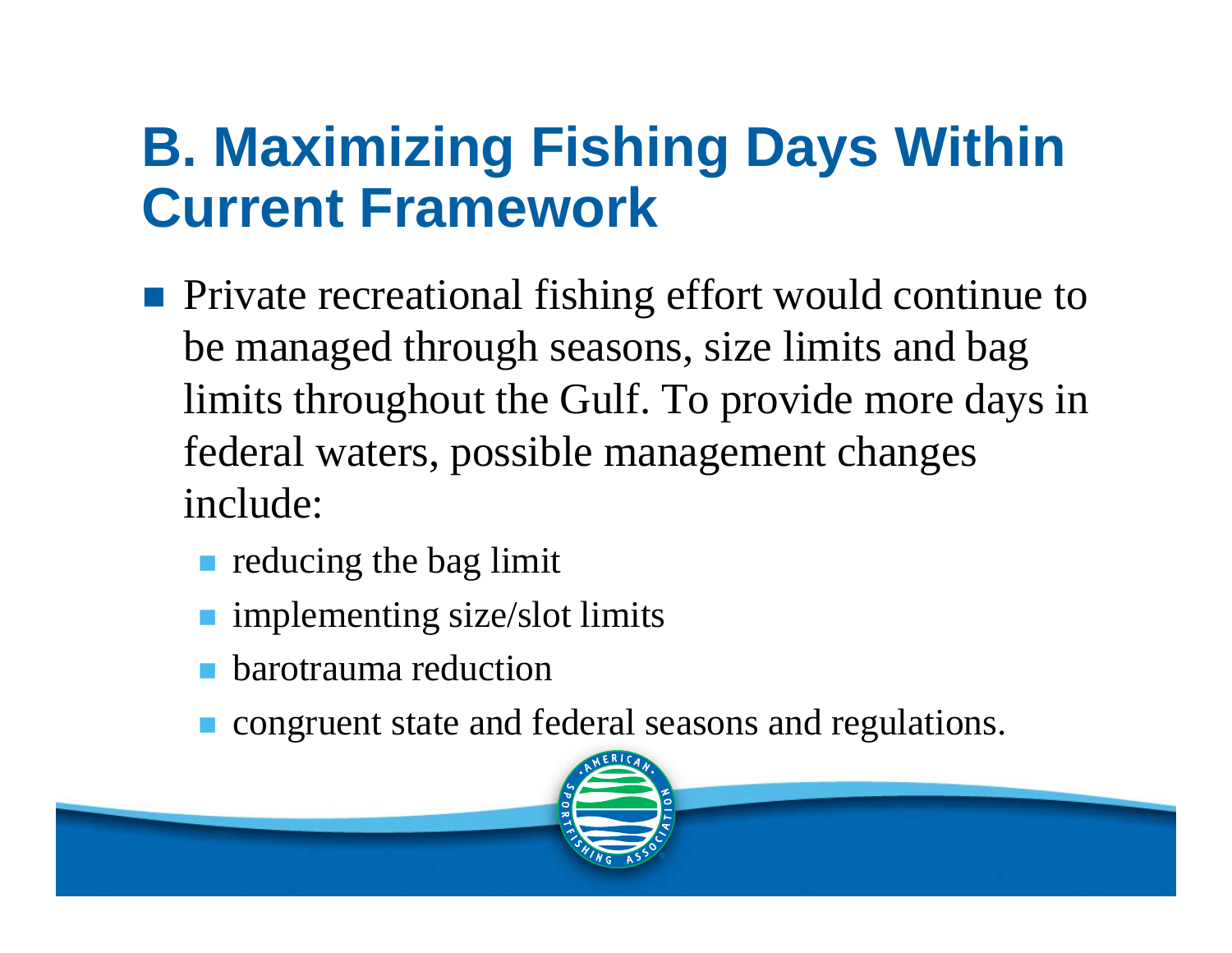## **B. Maximizing Fishing Days Within Current Framework**

#### F. Pros:

- Familiar framework
- Many changes can increase quota
- Consistent state and federal regs would level the playing field
- Consistent regs would facilitate understanding, compliance and enforcement
- in 1999.<br>Ngjarje A longer federal season could reduce effort compression

F. Cons:

- Increasing days in federal waters comes with tradeoffs
- Reduced bag limit would be unacceptable for many
- Might not be possible to get to an acceptable season length
- Reaching consensus among managers and stakeholders could be a challenge

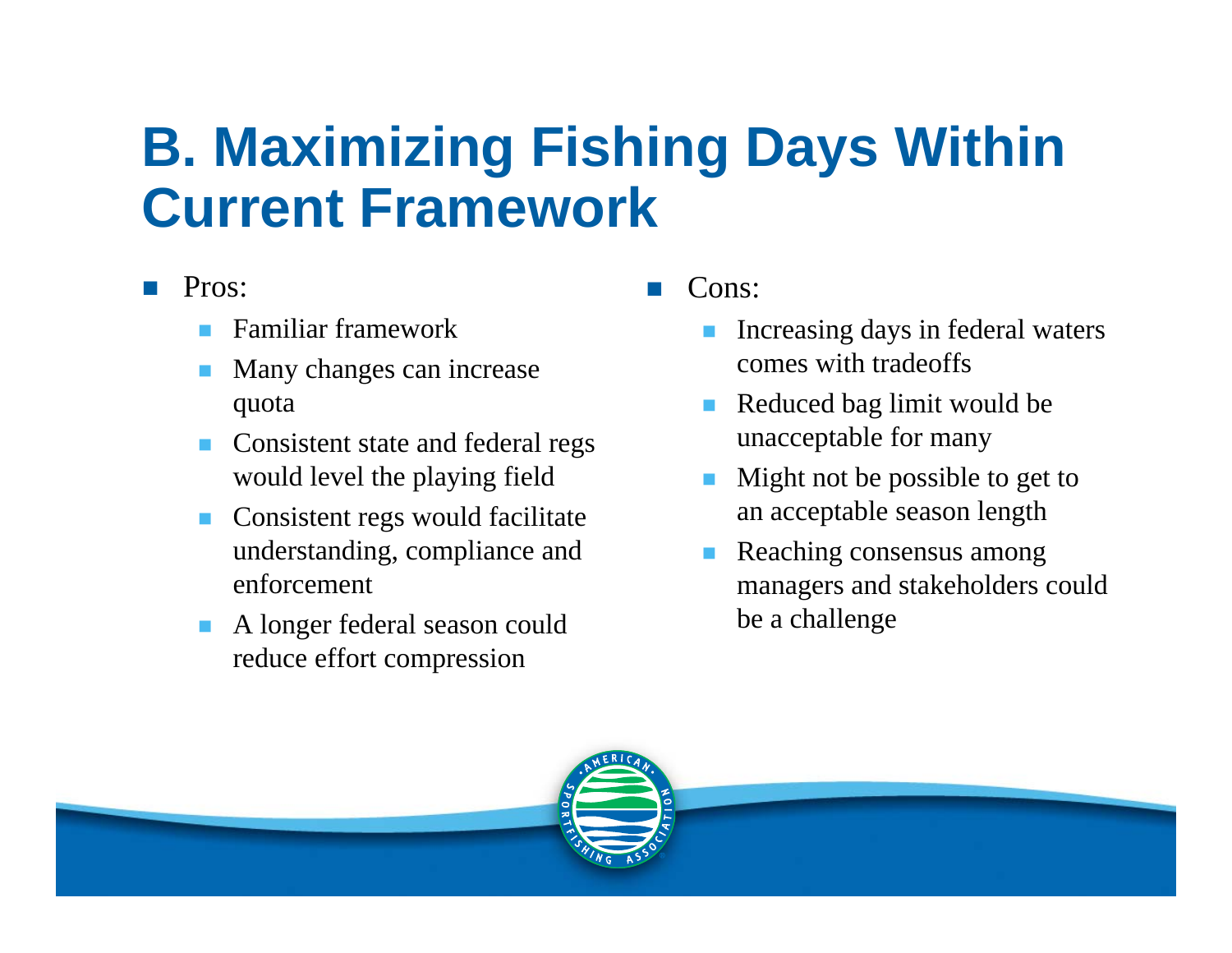### **B. Maximizing Fishing Days Within Current Framework**

#### T. Decision-Making Informational Needs:

- Г Full analysis of the potential of barotrauma reduction.
- F What combinations of traditional management tools provide maximum season(s) lengths without allocation adjustments. A minimum of 40 days would possibly be an improvement over Status Quo.
- Г Determine what combinations of traditional management tools provide a season(s) length of 40 days with allocation adjustments.
- Г Determine what combinations of traditional management tools provide a season(s) length of 60 days with allocation adjustments.

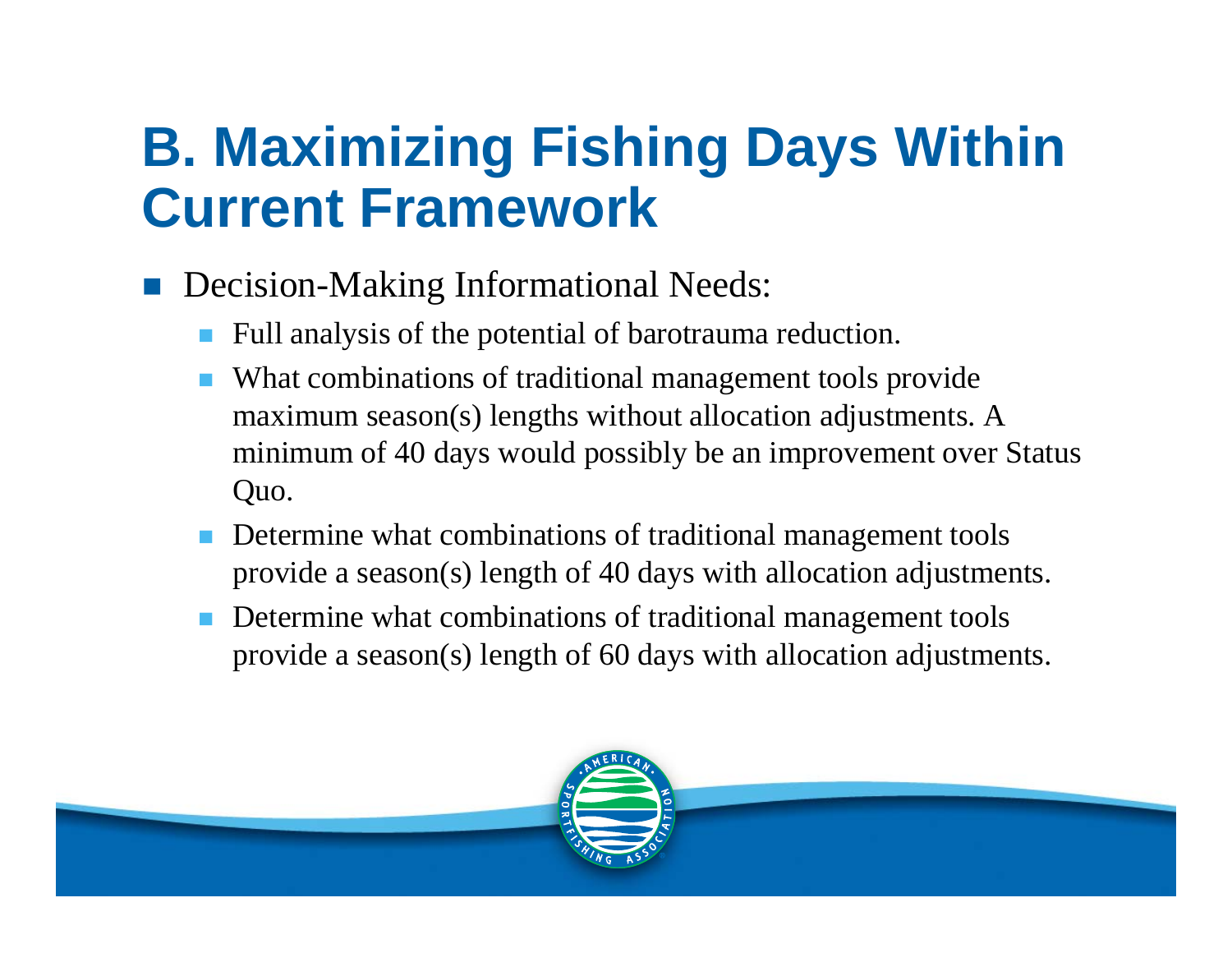# **C. Harvest Tags**

**Private recreational** fishing harvest would be constrained in part or in whole based on a finite number of tags that would be distributed among anglers.



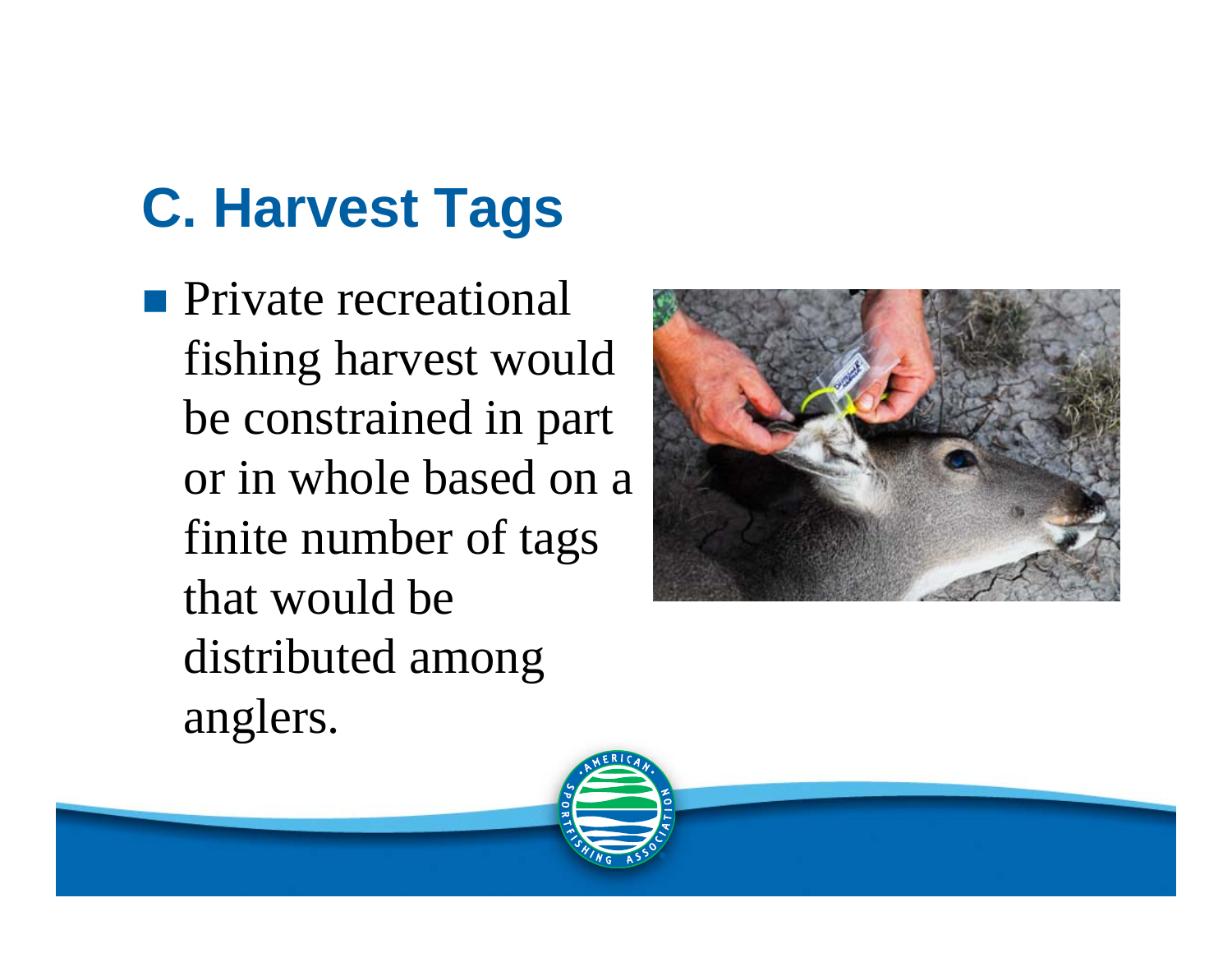## **C. Harvest Tags**

- F. Pros:
	- Flexibility to fish
	- in 1999.<br>Ngjarje Concretely limits catch and effort
	- $\overline{\phantom{a}}$  Potentially more accurate harvest estimate
	- Could provide access to small portions of the stock where impossible under existing management approach
	- Enforcement may be easier
	- Improved safety

F. Cons:

- × Individuals would have a less than 100% chance of acquiring a single  $tag = significant decrease in ability$ to harvest
- **T** Only option may be national lottery
- ▉ No applicable examples to learn from
- a. How to address state-by-state allocation?
- $\mathcal{L}_{\mathrm{max}}$  Cost of administering may be costprohibitive
- **College** Could encourage high grading
- × Need to restrict use to non-federally permitted vessels (added complexity)

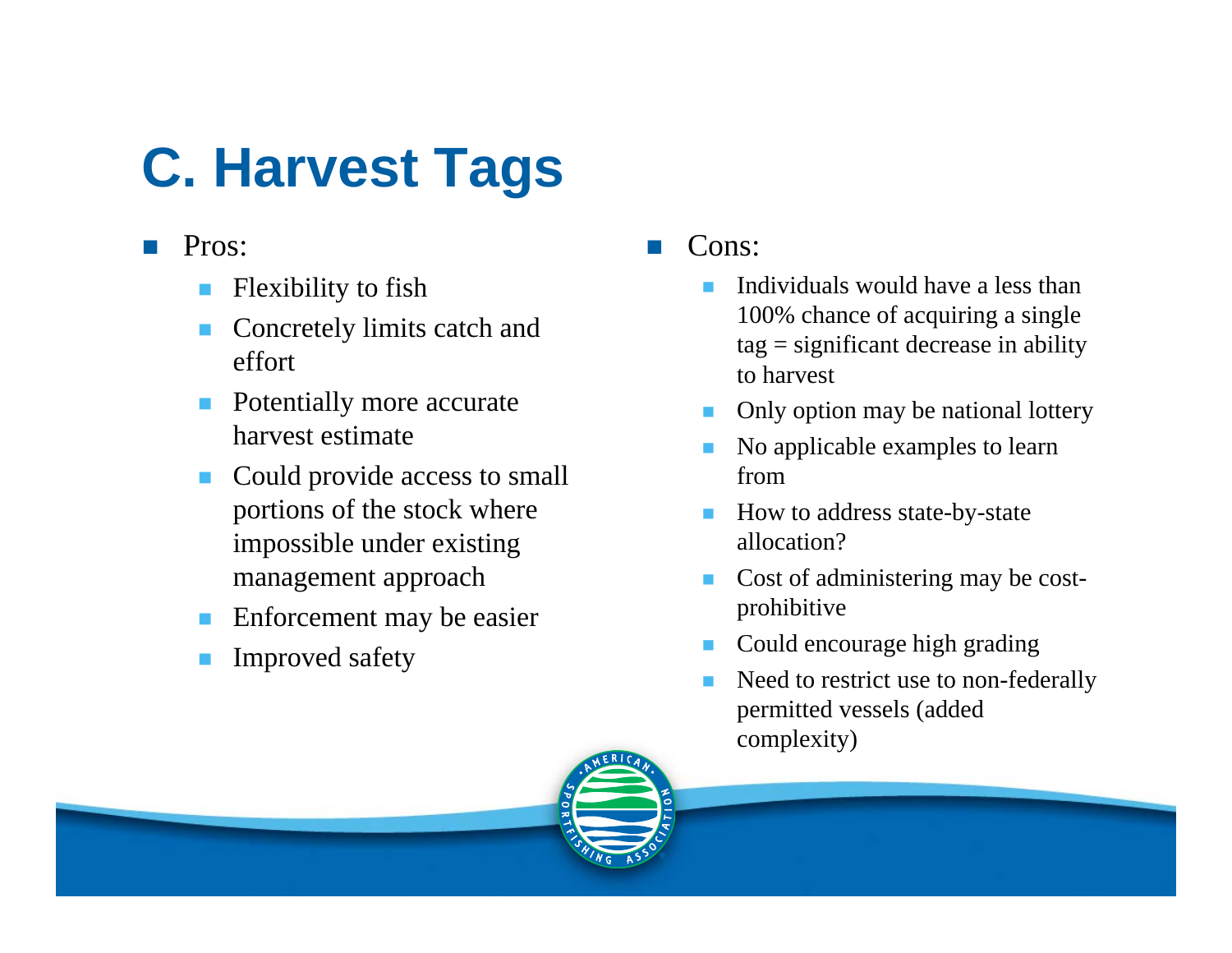### **C. Harvest Tags**

### **Decision-Making Informational Needs:**

- A determination of distribution constraints based on MSA Section 303 and National Standard 4
- Analyses of the maximum number of tags that would be made available, the number of fisherman who would seek those tags and the odds of receiving tags.
- An analysis of the economic and social impacts to fishermen, communities, and the recreational fishing industry.

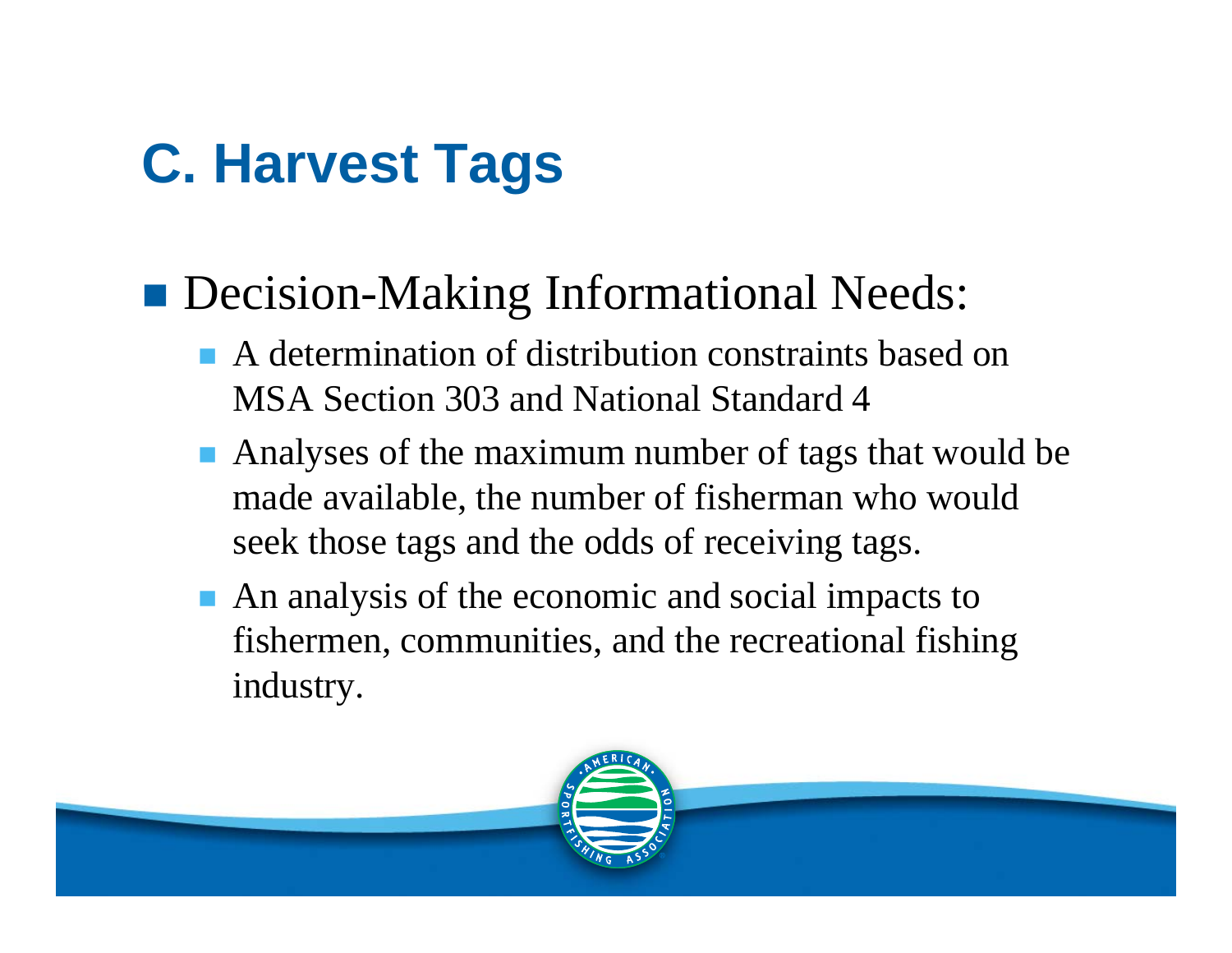## **D. Depth/Distance-Based Management**

- $\frac{1}{2}$  A management strategy that provides a depth or distancefrom-shore fishing zone.
- **recreational red snapper fishing** closed beyond that zone
- $\frac{1}{2}$  Could increase production and replenish annual fishing within the fishing zone.



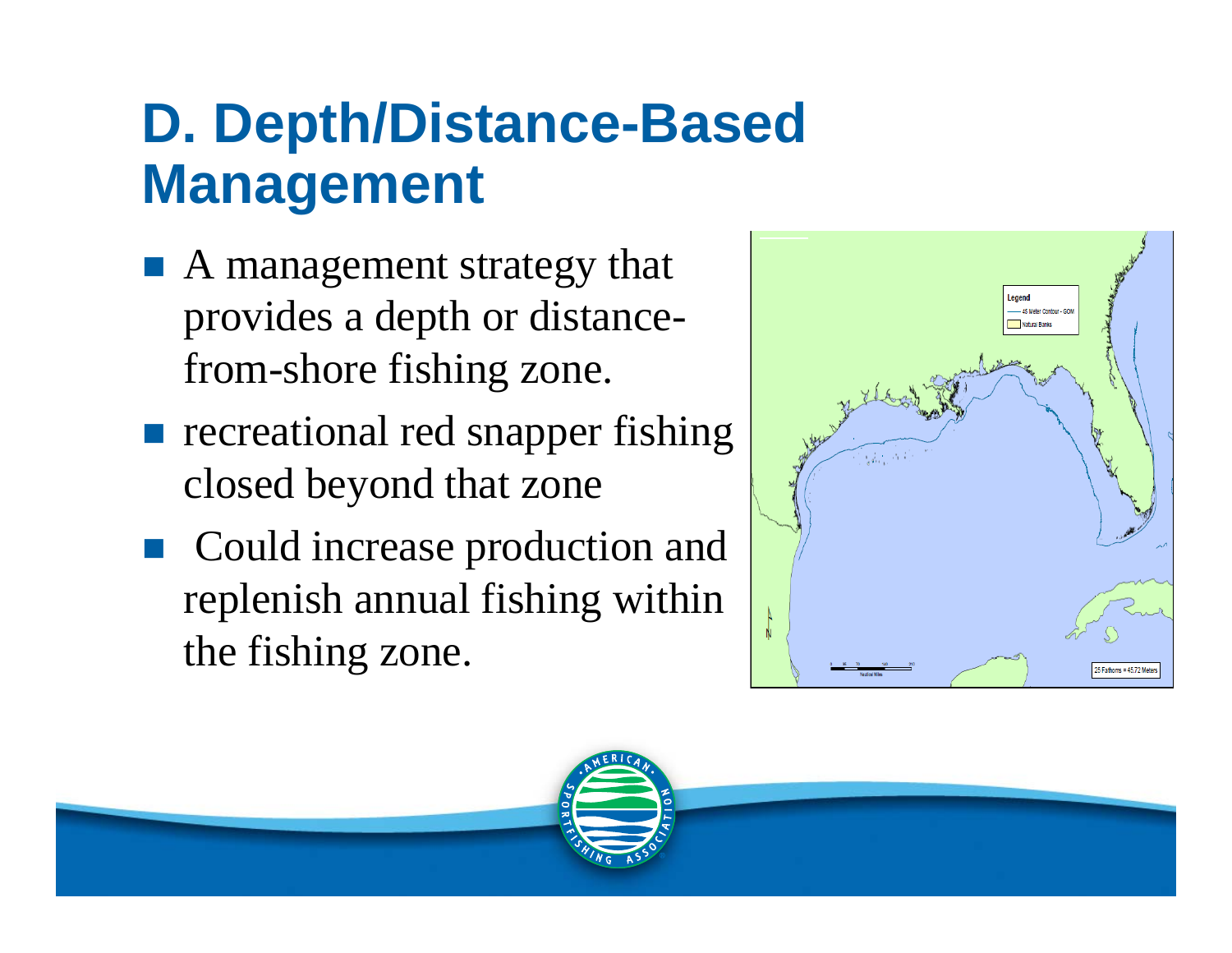### **D. Depth/Distance-Based Management**

#### F. Pros:

- May produce greater fishing access/longer seasons
- in 1999.<br>Ngjarje Portion of stock is protected
- Less impacts of barotrauma
- L. Consistent regs would facilitate understanding, compliance and enforcement
- ٦ Improved at-sea safety
- ٦ Already occurring to an extent
- ٦ Alternative to sector separation?

#### F. Cons:

- ٦ Potential enforcement challenges (where is exact boundary?)
- Requires agreement among managers
- ٦ How to account for incidental red snapper mortality in protected area?
- ing a Data/analysis not currently available

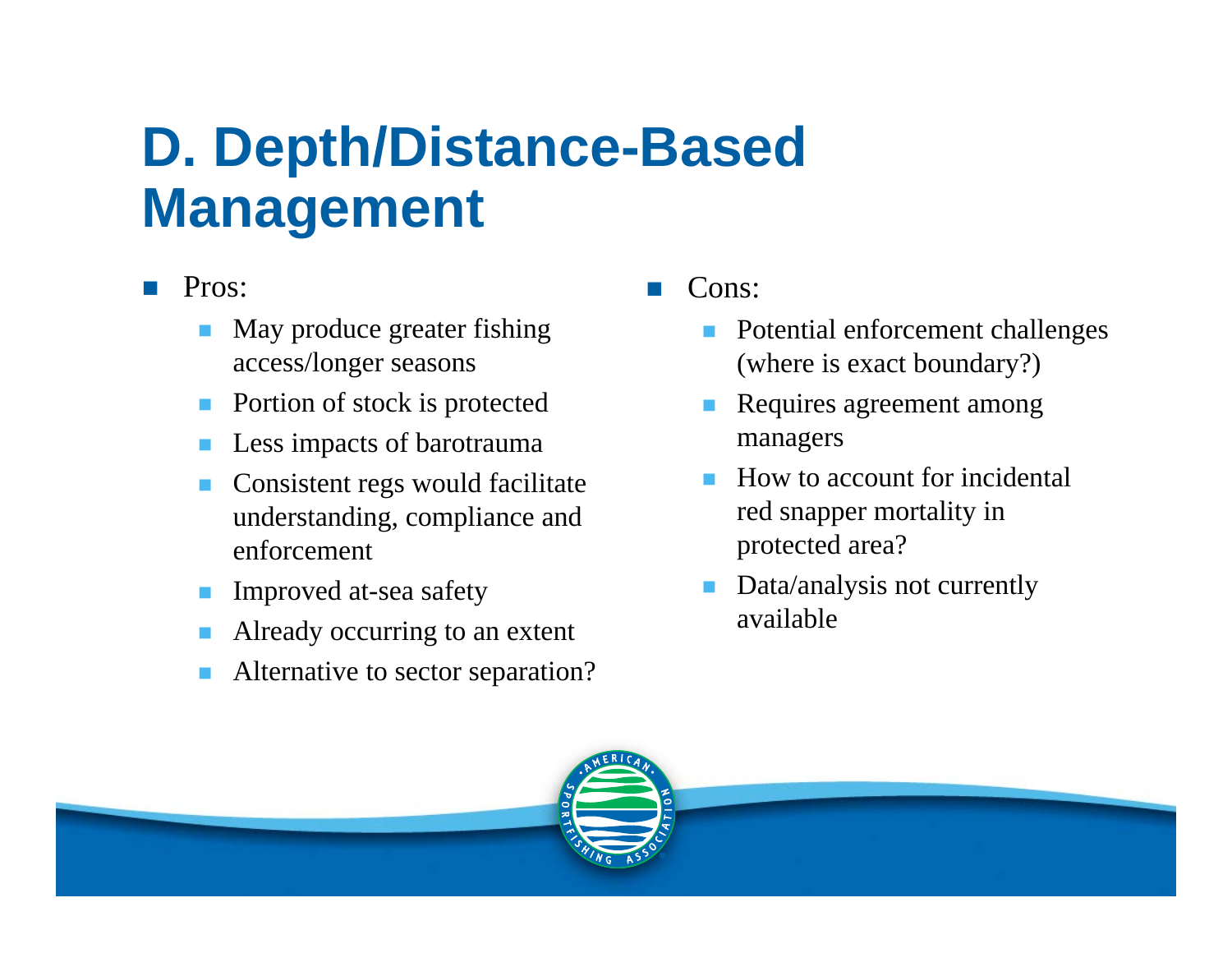## **D. Depth/Distance-Based Management**

#### $\frac{1}{2}$ Decision-Making Informational Needs:

- F A modeling analyses to determine what depth/distance could provide at a minimum, 40 days and 60 days, of fishing that takes into account added production outside the private recreational fished area.
- Г Determine what variations of depths and distances provide reasonable access across the Gulf fishing communities.
- Г Analyses of barotrauma mortality reduction based on reduced fishing depths.
- Г Analysis of how barotrauma mortality is impacted due to fish released in deeper restricted areas.

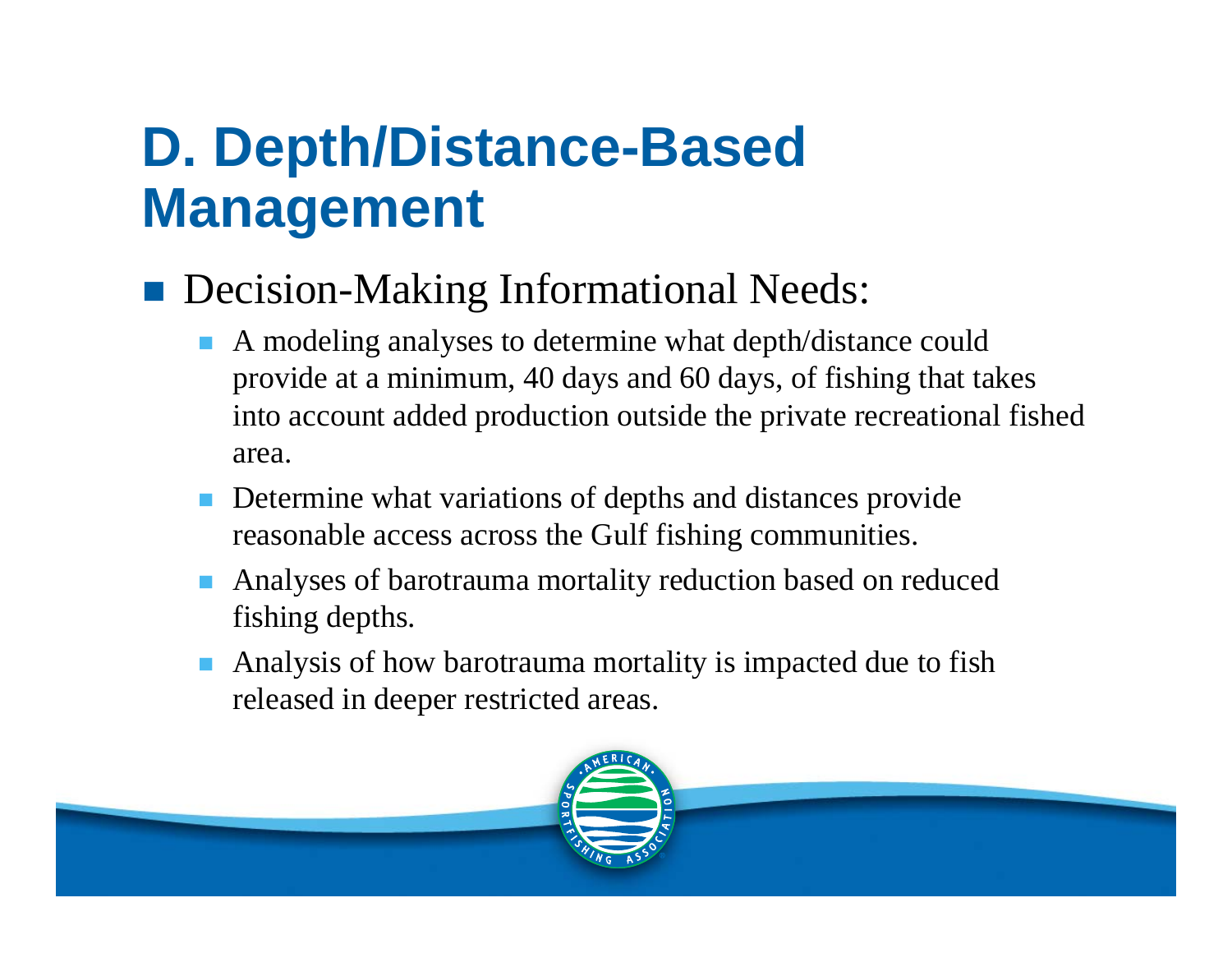# **E. Reef Fish Season**

- **Grouping together reef fish for the purpose** of management and creating a season or seasons where a bag limit is set for a group aggregate.
- Reef fish regulations would be established as a unit as opposed to regulations for individual species.

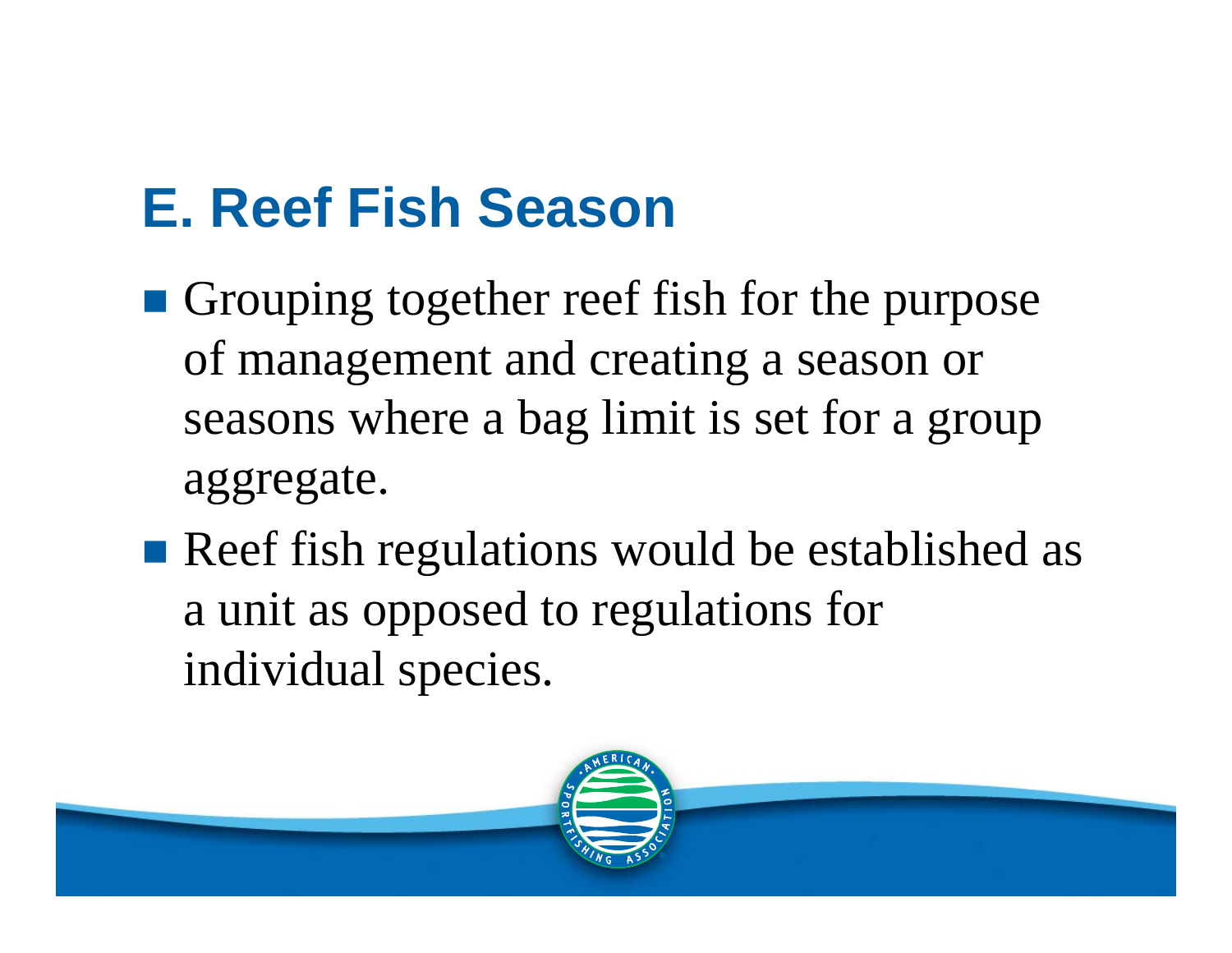# **E. Reef Fish Season**

- F. Pros:
	- Could reduce bycatch mortality currently attributable to incidental catch during closed season
	- If season is longer, could better account for bad weather days
- F. Cons:
	- Season set on lowest common denominator?
	- **How to determine** appropriate regulations based on seasonality and geographic differences?
	- May not resolve statefederal inconsistency

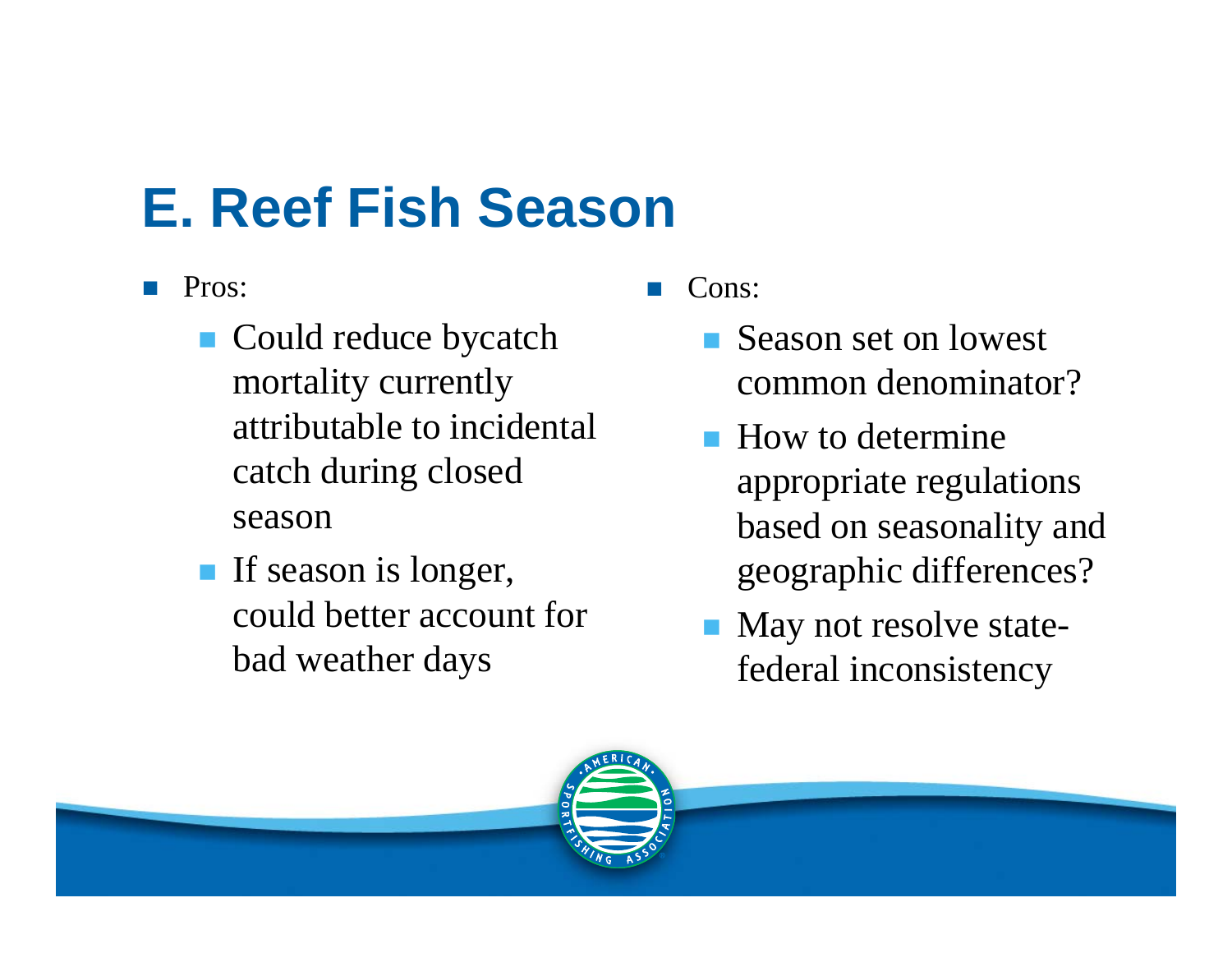# **F. Harvest Rate/Recruitment-Based Management**

- Management targets would be based on recruitment and the rates of removals caused by fishing, not a poundage-based ACL rooted in past harvest.
- Not fully evaluated for the purpose of this report due to the long-term data needs and potential limitations due to MSA.

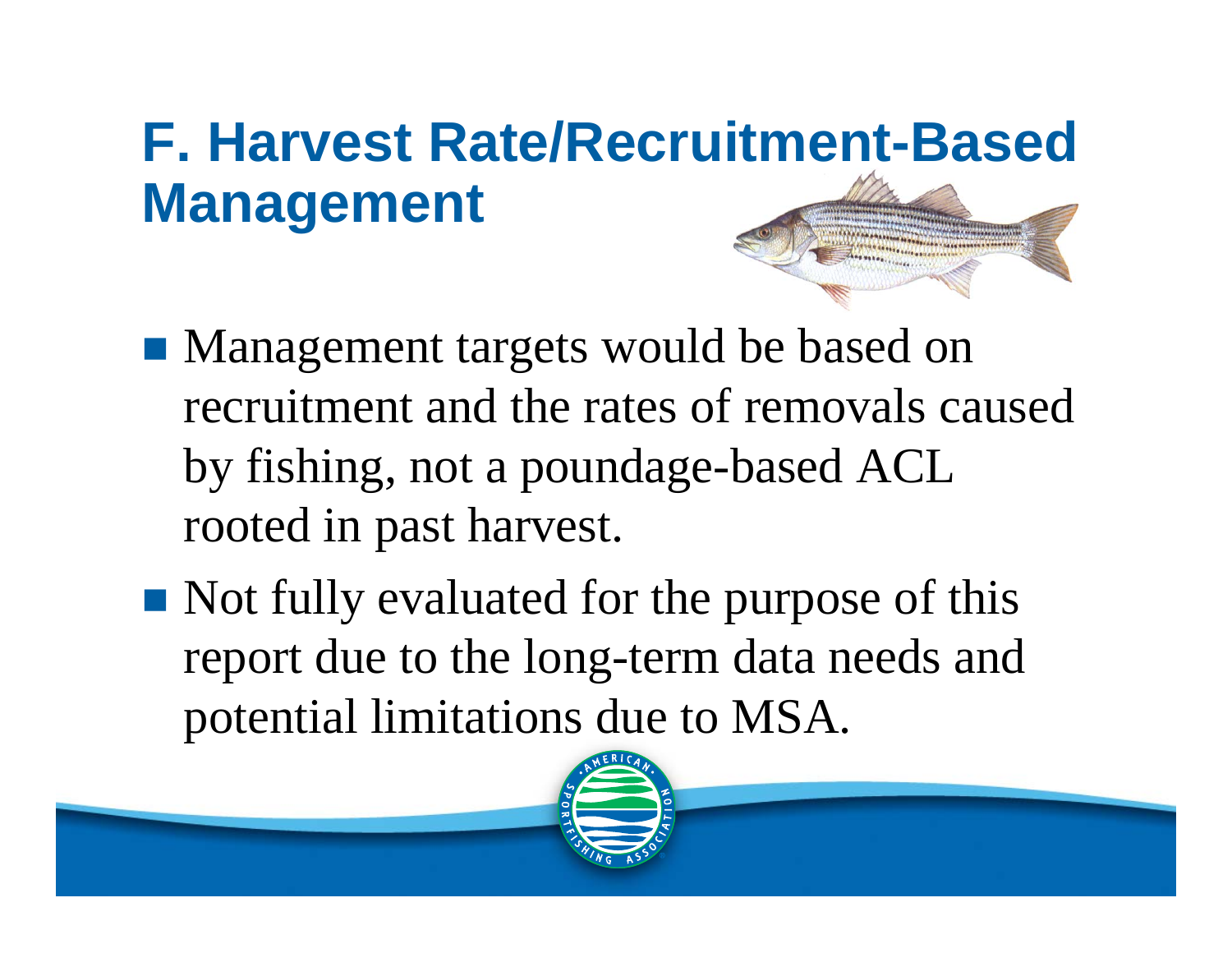# **G. Hybrid of Various Options**

- T. A combination of two or more of the above options. E.g.:
	- Г Status quo management coupled with additional quota leased/purchased from another sector designated as harvest tags to be fished in the federal area any time during the year.
	- F Depth/distance-based management coupled with a portion of the quota designated as harvest tags available to be used outside the depth/distance zone during some portion or all of the year.
	- Г A reef fish season coupled with harvest tags for low ACL species such as triggerfish.
	- Г A reef fish season coupled with depth/distance-based management.